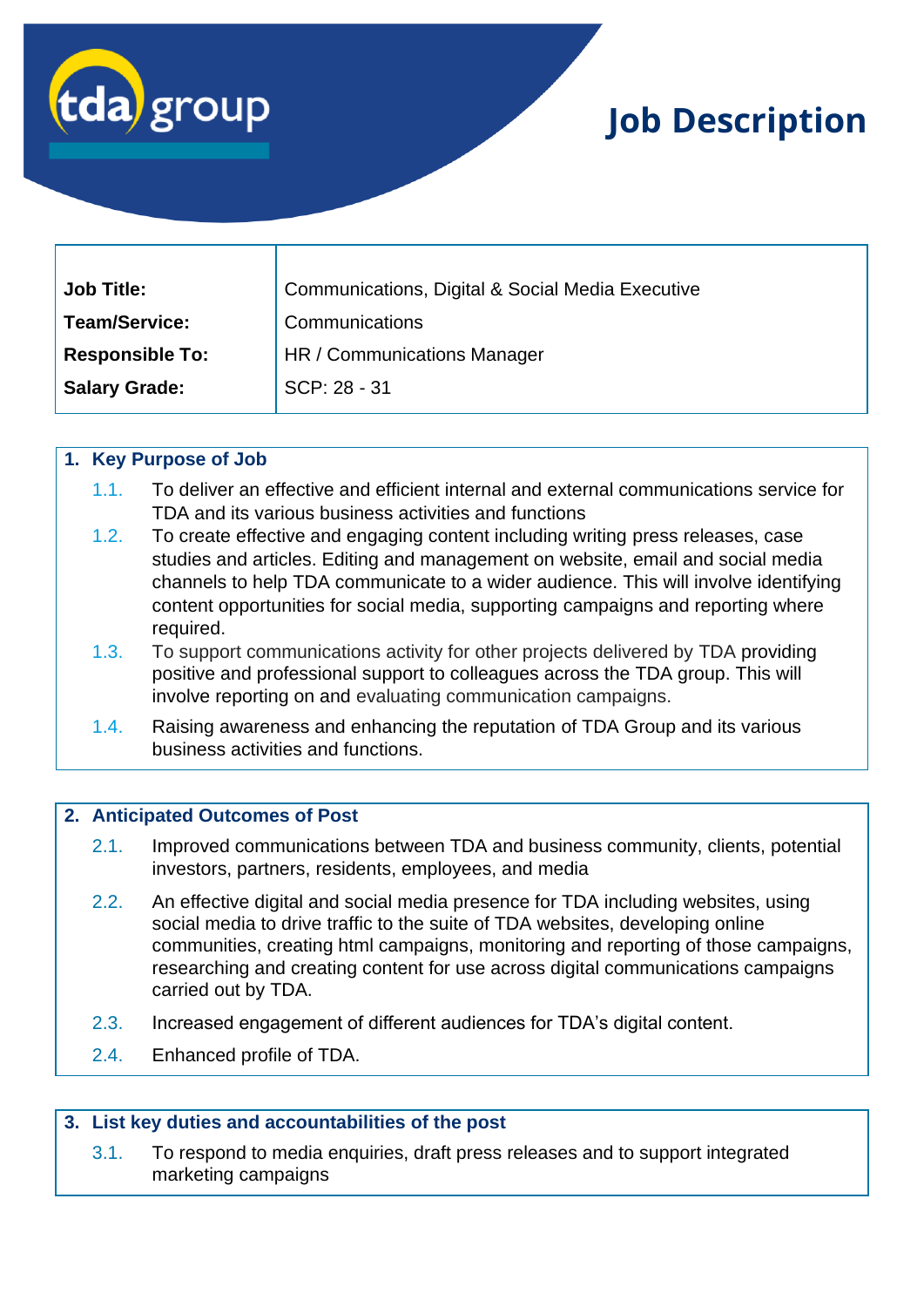- 3.2. Create and implement innovative and effective communications plans using a range of digital tools and applications making recommendations on changes if outcomes are not being met.
- 3.3. Identify, create or commission the most appropriate and effective mediums to meet the desired outcomes including blog writing, newsletters, case studies, adverts (online and offline), PR and digital materials including videos.
- 3.4. Liaise with colleagues across the Group to write Press Releases and when necessary, advise and handle high level, contentious and sensitive media issues.
- 3.5. Create, edit and manage content on TDA's websites and social media channels.
- 3.6. Reporting on the outcome of campaigns.
- 3.7. Produce design brief for high quality and tailored communication materials.
- 3.8. Manage communication campaigns through the full lifecycle from project initiation to completion.
- 3.9. Website content management using appropriate tools and techniques.
- 3.10. Support team members and colleagues with training as and when required.
- 3.11. Planning and implementing the social media content plan across TDA social media channels for a diverse range of services.
- 3.12. Briefing graphic design and print agencies and managing the design work programme according to team priorities.
- 3.13. Design and create branding materials through use of Canva and similar programmes.
- 3.14. Monitor developments and trends in digital and social media communications to inform delivery.
- 3.15. To be responsible for the management of TDA events and to participate in other events as required, such as developers days and inward investment events, ensuring that a positive image of TDA and strategic partners/clients is promoted.
- 3.16. Represent TDA and strategic partners/clients at a range of events at local, regional and national levels as required.
- 3.17. Build strong relationships and work collaboratively to support stakeholders with event management and implementation.

## **4. Give examples of the typical types of problems and decisions the post will be required to make**

- 4.1. The postholder will be required to research, collate and present promotional opportunities and identify the audience and decide the most effective method of communication to ensure goals and outcomes are met.
- 4.2. The postholder will make recommendations to service leads on the best way to achieve the service goals.
- 4.3. The postholder will make recommendations on changes to digital and social media strategies.

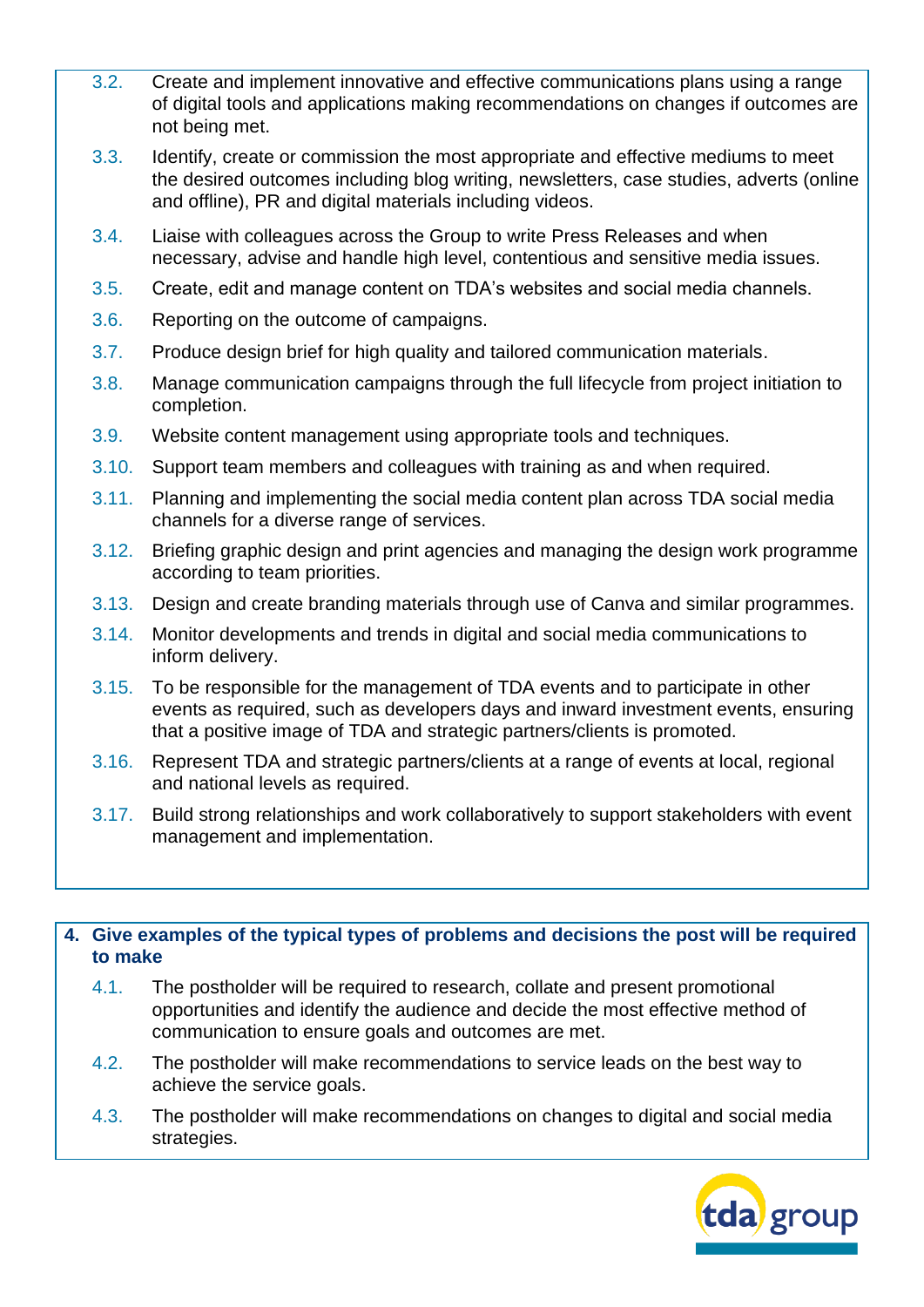- 4.4. The postholder will determine when and what recovery actions need to be in place to improve performance within projects.
- 4.5. Media relations as required, the post holder must create media responses, liaising with senior management, outside agencies and partners to ensure TDA and strategic partners/clients reputations are enhanced and protected.
- 4.6. Managing the flow of information to ensure that those responsible for providing the post holder with information or marketing materials do so in time to enable the post holder to do their job (including external providers such as partners, Local Enterprise Partnership, developers and internal departments.

## **5. Budgetary / Financial Responsibilities of the post**

5.1. Some budget management responsibilities for projects once budgets agreed with service leads / budget holders.

**6. Supervision / Line Management Responsibilities of the post (Please show / provide organisation structure as an appendices, showing official reporting lines).**

6.1. N/A

## **7. Working Environment & Conditions of the post**

7.1. Office environment: VDU screen, potential attendance at events and other venues across TDA's area of delivery for which mileage or public transport travel expenses will be paid subject to prior approval.

#### **8. Physical Demands of the post**

8.1. No strenuous physical demands. Ability to erect and dismantle exhibition stands and carry reasonably sized boxes of publicity materials.

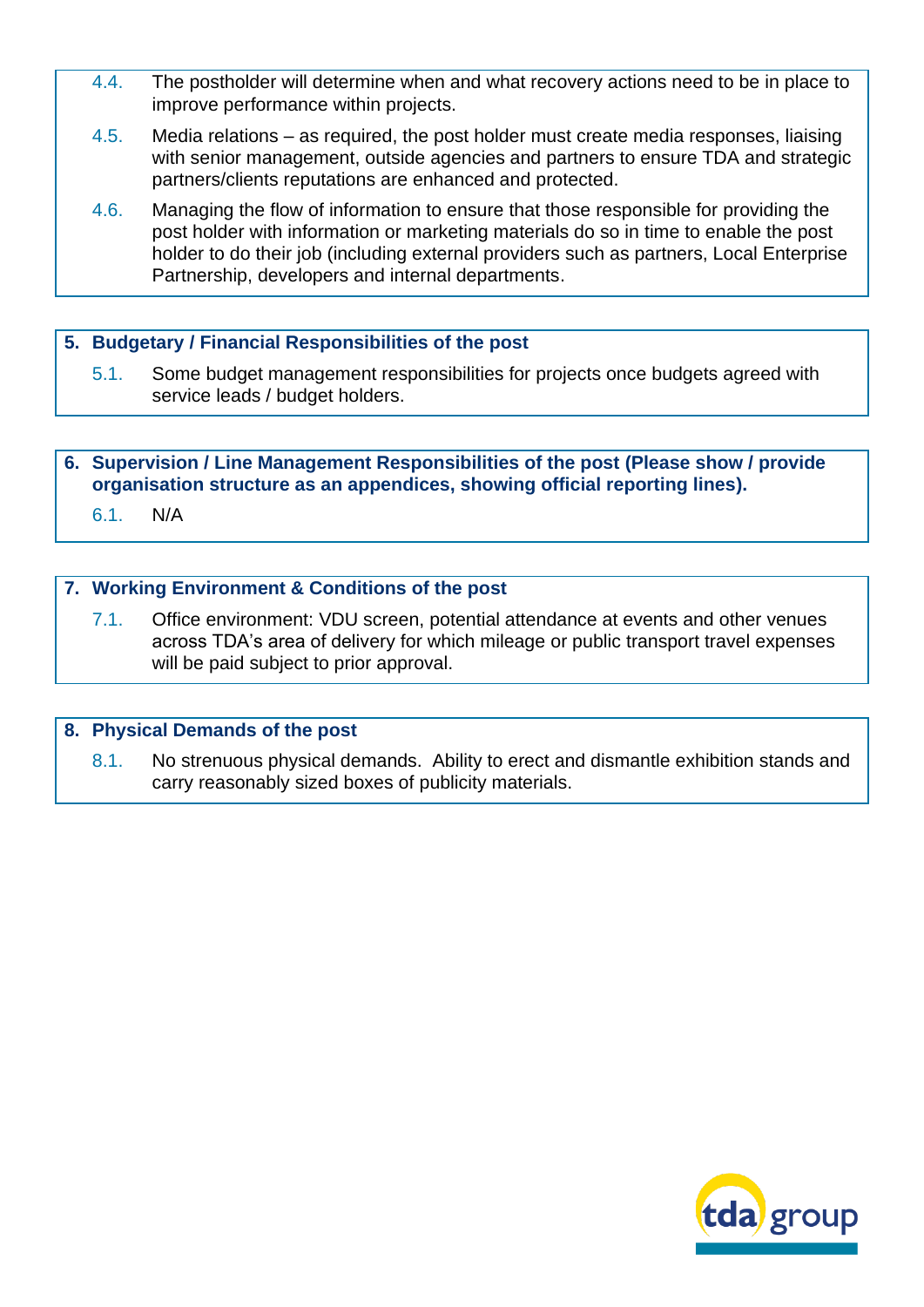#### **9. Specific Resources used by the post**

9.1. Relevant IT equipment.

## **10.Key Contacts and Relationships**

- 10.1. **External** local, regional, national and specialist media, general public, public and private sector partners, venue staff, specialist speakers and presenters, Torbay Council officers.
- 10.2. **Internal** TDA Staff.

## **11.Other Duties**

10.1 To undertake additional duties as required as commensurate with the level of the role.

## **Additional Information:**

- a) TDA is a trading name of Torbay Economic Development Company Ltd which is a company controlled by the Council of the Borough of Torbay.
- b) This post is hybrid based at Tor Hill House, Torquay / Home but the post holder may be required to move their base to any other location within the TDA at a future date.
- c) TDA is committed to safeguarding and promoting the welfare of children and applicants must be willing to undergo any checks appropriate to the post applied for.
- d) Successful applicants would be expected to complete a Criminal Records Self Declaration Form. Criminal convictions will only be taken into account when they are relevant to the post. You will only be asked to disclose 'unspent' convictions.
- e) All staff must commit to Equal Opportunities and Anti-Discriminatory Practice.
- f) The post-holder is expected to familiarise themselves with and adhere to all relevant Policies and Procedures.

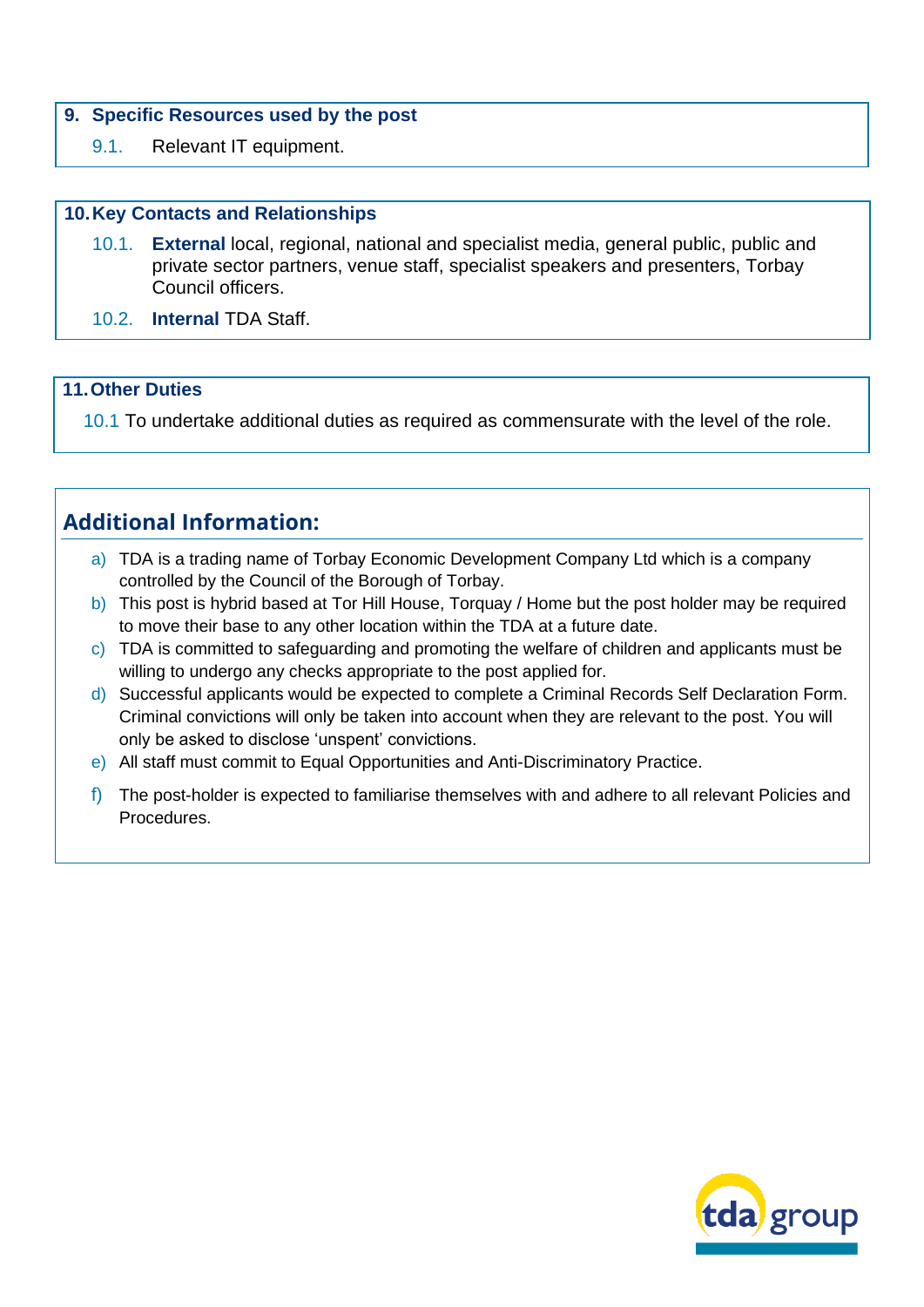# **Person Specification**

**Job Title:** Communications, Digital & Social Media Executive | Team: Communications

| <b>Essential Skills and Effectiveness:</b>                                                                                                                                                                                                                                                                                                                                                                                                                                                                                                                                                                                                                                 | <b>Desirable Skills and Effectiveness:</b>                                                                                                                                                                                                                                           |
|----------------------------------------------------------------------------------------------------------------------------------------------------------------------------------------------------------------------------------------------------------------------------------------------------------------------------------------------------------------------------------------------------------------------------------------------------------------------------------------------------------------------------------------------------------------------------------------------------------------------------------------------------------------------------|--------------------------------------------------------------------------------------------------------------------------------------------------------------------------------------------------------------------------------------------------------------------------------------|
| Effective organiser with the ability to multi-task and prioritise.<br>2. Proven effective and excellent communication skills with PR<br>writing experience.<br>3. Effective digital skills across a range of tools.<br>Copywriting including for social media and websites.<br>4.<br>5. An analytical approach to projects.<br>A creative and innovative approach to work from campaign<br>6.<br>development to overcoming complexities to achieve the end<br>goal.<br>7. A positive and professional manner.<br>Ability to work independently with meticulous attention to detail.<br>8.<br>Demonstrable handling of contentious and sensitive media<br>9.<br>situations. | 1. Commitment to developing the communications offering from TDA.<br>2. Commitment to promoting the aims of TDA.<br>Ability to maintain composure and performance in challenging<br>3.<br>situations.<br>Numerically proficient.<br>4.<br>Communicate information using video.<br>5. |

| <b>Essential Knowledge:</b>                                                                                                                                                                                                                                                                                                                                               | <b>Desirable Knowledge:</b>                                                                                  |
|---------------------------------------------------------------------------------------------------------------------------------------------------------------------------------------------------------------------------------------------------------------------------------------------------------------------------------------------------------------------------|--------------------------------------------------------------------------------------------------------------|
| 10. In-depth knowledge of different digital communications<br>techniques and proficiency in application.<br>11. Underlying communication principles.<br>12. In-depth knowledge and use of social media communication<br>techniques.<br>13. Proficiency in using social media platforms, in-depth<br>understanding of their guidelines and policies and the suitability of | Canva, Mailchimp, Eventbrite, LinkedIn, Instagram, blogging,<br>6.<br>Facebook Business, Twitter, Hootsuite. |
| deploying each in different scenarios.                                                                                                                                                                                                                                                                                                                                    |                                                                                                              |

| <b>Essential Experience/Achievements:</b>                                                                                              | <b>Desirable Experience/Achievements:</b>                                                  |
|----------------------------------------------------------------------------------------------------------------------------------------|--------------------------------------------------------------------------------------------|
| 14. Demonstrable effective digital communications experience.                                                                          | 7. Experience of Microsoft 365 / Teams                                                     |
| 15. Demonstrable experience of influencing and increasing<br>engagement through digital communications and to a range of<br>audiences. | 8. Understanding of search engine optimisation.<br>9. Delivering a Marketing / Comms Plan. |